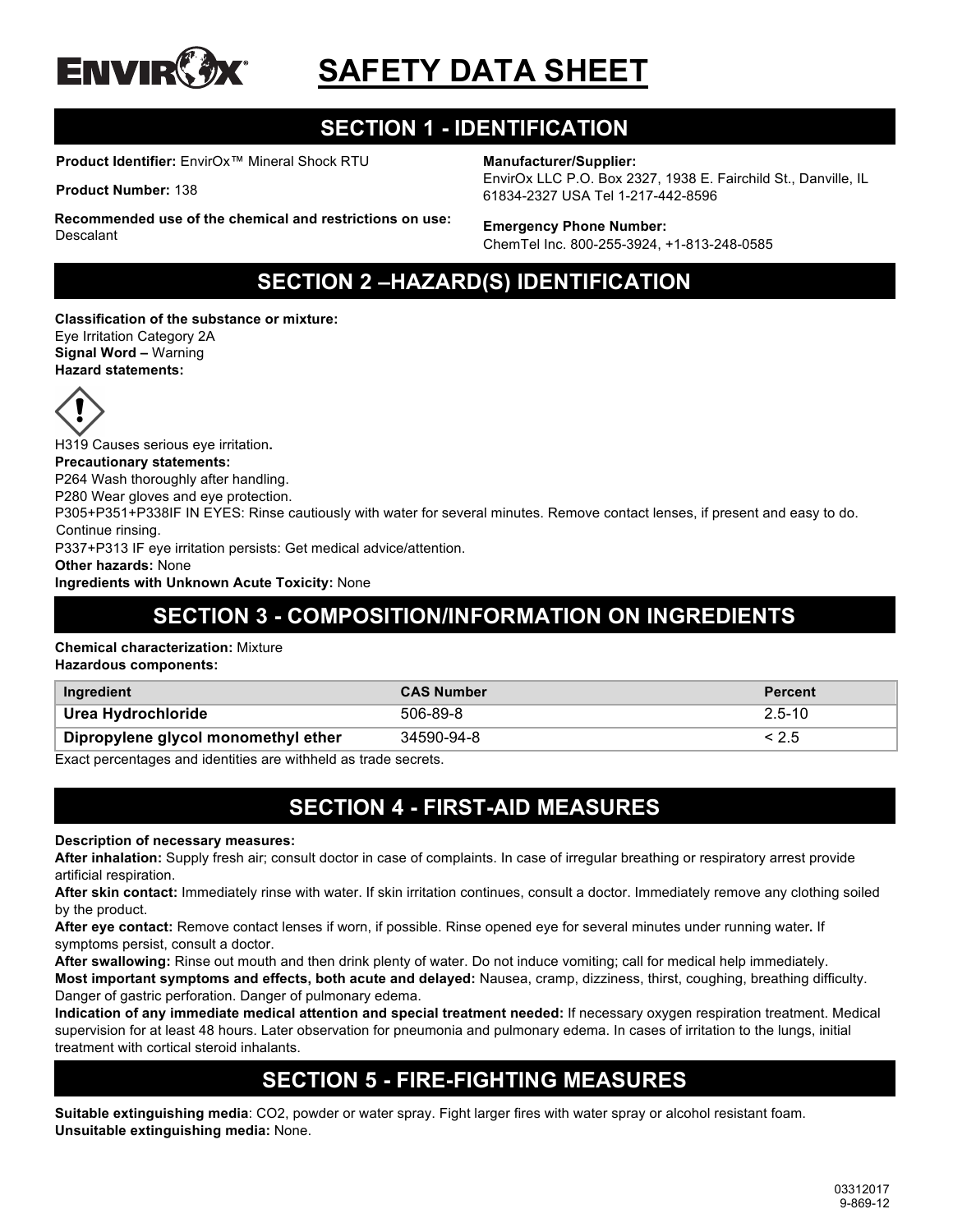**Special hazards arising from the substance or mixture:** Formation of toxic gases is possible during heating or in case of fire. In case of fire, the following can be released: Hydrogen chloride (HCl). In certain fire conditions, traces of other toxic gases cannot be excluded.

**Special protective equipment and precautions for fire-fighters:** Wear self-contained respiratory protective device. Wear fully protective suit.

# **SECTION 6 - ACCIDENTAL RELEASE MEASURES:**

**Personal precautions, protective equipment and emergency procedures:** Use respiratory protective device against the effects of fumes/dust/aerosol. Wear protective equipment. Keep unprotected persons away. Ensure adequate ventilation. Particular danger of slipping on leaked/spilled product.

**Methods and material for containment and cleaning up:** Absorb with liquid-binding material (sand, diatomite, acid binders, universal binders, sawdust). Clean the affected area carefully; suitable cleaners are: Warm water.

### **SECTION 7 - HANDLING AND STORAGE**

**Precautions for safe handling:** Ensure good ventilation/exhaustion at the workplace. Prevent formation of aerosols. Avoid splashes or spray in enclosed areas.

**Conditions for safe storage, including any incompatibilities:** Store in a cool location. Protect from humidity and water. Unsuitable material for receptacle: steel. Unsuitable material for receptacle: aluminum. Avoid storage near extreme heat, ignition sources or open flame. Do not store together with acids. Store away from oxidizing agents. Store away from foodstuffs. Store in cool, dry conditions in well-sealed receptacles. Store receptacle in a well ventilated area. Keep receptacle tightly sealed.

### **SECTION 8 - EXPOSURE CONTROLS/PERSONAL PROTECTION**

**Components with workplace control parameters:** The following limits apply

| <b>Chemical Name</b>                | <b>ACGIH</b>           | <b>OSHA PEL</b> |
|-------------------------------------|------------------------|-----------------|
| Dipropylene glycol monomethyl ether | 100 ppm 8 hour TLV     | $100$ ppm       |
|                                     | 150 ppm 15 minute STEL |                 |

**Appropriate engineering controls:** No further information available.

**Personal protective equipment:**

**Respiratory protection:** Use suitable respiratory protective device when aerosol or mist is formed. Use suitable respiratory protective device in case of insufficient ventilation. For spills, respiratory protection may be advisable**.**

**Protection of hands:** Protective gloves, Butyl rubber or Neoprene gloves. Wash hands before breaks and at the end of work. **Eye protection:** Safety glasses.

**Body protection:** Acid resistant protective work clothing.

# **SECTION 9 - PHYSICAL AND CHEMICAL PROPERTIES**

| Appearance:                                    | Form: Liquid          |
|------------------------------------------------|-----------------------|
|                                                | Color: Clear          |
| Odor:                                          | Light                 |
| Odor threshold:                                | Not determined        |
| pH value at 20 $^{\circ}$ C (68 $^{\circ}$ F): | <1                    |
| Melting point/Melting range:                   | Undetermined          |
| Boiling point/Boiling range:                   | 212 °F / 100 °C       |
| Flash point:                                   | Not applicable        |
| Evaporation rate:                              | Not determined        |
| Flammability (solid, gaseous):                 | Not applicable        |
| <b>Explosive Limits</b>                        | Lower: Not Determined |

| <b>Explosive Limits</b>                    | <b>Upper: Not Determined</b> |
|--------------------------------------------|------------------------------|
| Vapor pressure:                            | 23 hPa (17 mm Hg)            |
| Vapor density:                             | Not determined               |
| Relative Density:                          | 1.007                        |
| Solubility:                                | Fully miscible               |
| Partition coefficient<br>(noctanol/water): | Not determined               |
| Auto-ignition temperature:                 | Not self-igniting            |
| Decomposition temperature:                 | Not determined               |
| Viscosity:                                 | Not determined               |

# **SECTION 10 - STABILITY AND REACTIVITY**

**Reactivity:** No further information available.

**Chemical stability:** No decomposition if used and stored according to specifications.

**Possibility of hazardous reactions:** Reacts with alkali and metals. Reacts with amines. Reacts with oxidizing agents. Corrodes copper and brass. Corrodes aluminum. Reacts with many consumer products, releasing chlorine or chlorine oxide gas. **Conditions to avoid:** Store away from oxidizing agents.

**Incompatible materials:** Caution! Do not use in conjunction with other products. Dangerous gases (chlorine) may be given off. **Hazardous decomposition products:** Hydrogen chloride (HCl), chlorine, carbon monoxide and carbon dioxide, nitrogen oxides.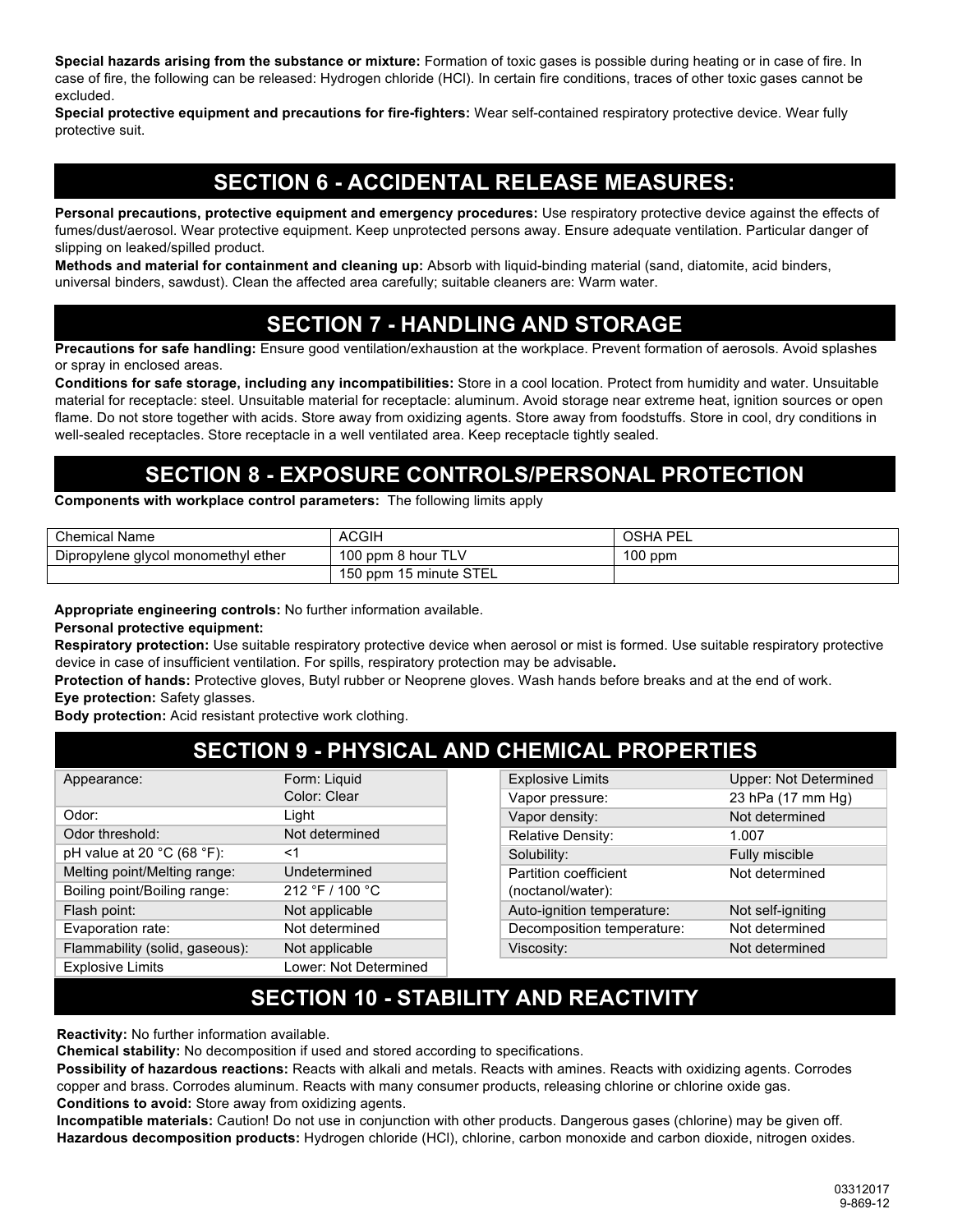# **SECTION 11 - TOXICOLOGICAL INFORMATION**

**Information on likely routes of exposure:**

**Inhalation:** Slight irritant effect on mucous membranes.

**Ingestion:** None under normal use.

**Skin contact:** Slight irritant effect on skin and mucous membranes.

**Eye Contact:** Irritating effect.

**Symptoms related to the physical, chemical and toxicological characteristics:** No further information available.

**Delayed and immediate effects and also chronic effects from short and long term exposure:** No further information available. **Measures of toxicity:** 506-89-8 Urea Hydrochloride-Oral LD50 1100 mg/kg (rat)

**Carcinogenic categories:** 

| NTP(National ToxicologyProgram):                            | None of the ingredients are listed. |
|-------------------------------------------------------------|-------------------------------------|
| IARC (International Agency for Research on Cancer):         | None of the ingredients are listed. |
| <b>OSHA(Occupational Safety and Health Administration):</b> | None of the ingredients are listed. |

### **SECTION 12 - ECOLOGICAL INFORMATION**

**Ecotoxicity: Aquatic toxicity:** 506-89-8 Urea Hydrochloride - EC50 70-100 mg/kg (daphnia) **Terrestrial toxicity:** No further relevant information available. **Persistence and degradability:** No further relevant information available. **Bioaccumulative potential:** No further relevant information available. **Mobility in soil:** No further relevant information available. **Other adverse effects:** Harmful to fish. Must not reach bodies of water or drainage ditch undiluted or unneutralized. Harmful to aquatic organisms.

# **SECTION 13 - DISPOSAL CONSIDERATIONS**

**Waste disposal methods:** Must not be disposed of together with household garbage. Do not allow product to reach sewage system. Can be burned with household garbage after consulting with the waste disposal facility operator and the pertinent authorities and adhering to the necessary technical regulations. Can be disposed of with household garbage with prior chemicalphysical or biological treatment following consultation with the waste disposal facility operator and the pertinent authorities and adhering to the necessary technical regulations. **Contaminated packaging:** Disposal must be made according to official regulations. **Recommended cleansing agents:** Water, if necessary with cleansing agents.

| <b>SECTION 14 - TRANSPORT INFORMATION</b>                                |                 |  |
|--------------------------------------------------------------------------|-----------------|--|
| UN number (DOT, IMDG, IATA):                                             | Not Regulated.  |  |
| UN proper shipping name (DOT, IMDG, IATA):                               | Not Regulated.  |  |
| Transport hazard class(es) (DOT, IMDG, IATA):                            | Not Regulated.  |  |
| Packing group (DOT, IMDG, IATA):                                         | Not Regulated.  |  |
| Environmental hazards: Marine pollutant (Yes/No):                        | No.             |  |
| Transport in bulk according to Annex II of MARPOL73/78 and the IBC Code: | Not applicable. |  |
| Special precautions for user:                                            | Not applicable. |  |

# **SECTION 15 - REGULATORY INFORMATION**

**Safety, health and environmental regulations/legislation specific for the substance or mixture: United States (USA) SARA**

| Section 355 (extremely hazardous substances):               | None of the ingredients are listed. |
|-------------------------------------------------------------|-------------------------------------|
| Section 313 (specific toxic chemical listings):             | None of the ingredients are listed. |
| <b>TSCA (Toxic Substances Control Act):</b>                 | All ingredients are listed.         |
| <b>Proposition 65 (California):</b>                         |                                     |
| Chemicals known to cause cancer:                            | None of the ingredients are listed. |
| Chemicals known to cause reproductive toxicity for females: | None of the ingredients are listed. |
| Chemicals known to cause reproductive toxicity for males:   | None of the ingredients are listed. |
| Chemicals known to cause developmental toxicity             | None of the ingredients are listed. |
| <b>Carcinogenic Categories:</b>                             |                                     |

EPA**(Environmental Protection Agency):** None of the ingredients are listed.

**Chemical safety assessment:** A chemical safety assessment has not been carried out.

# **SECTION 16 - OTHER INFORMATION**

**Revision Date** 31 – March – 2017